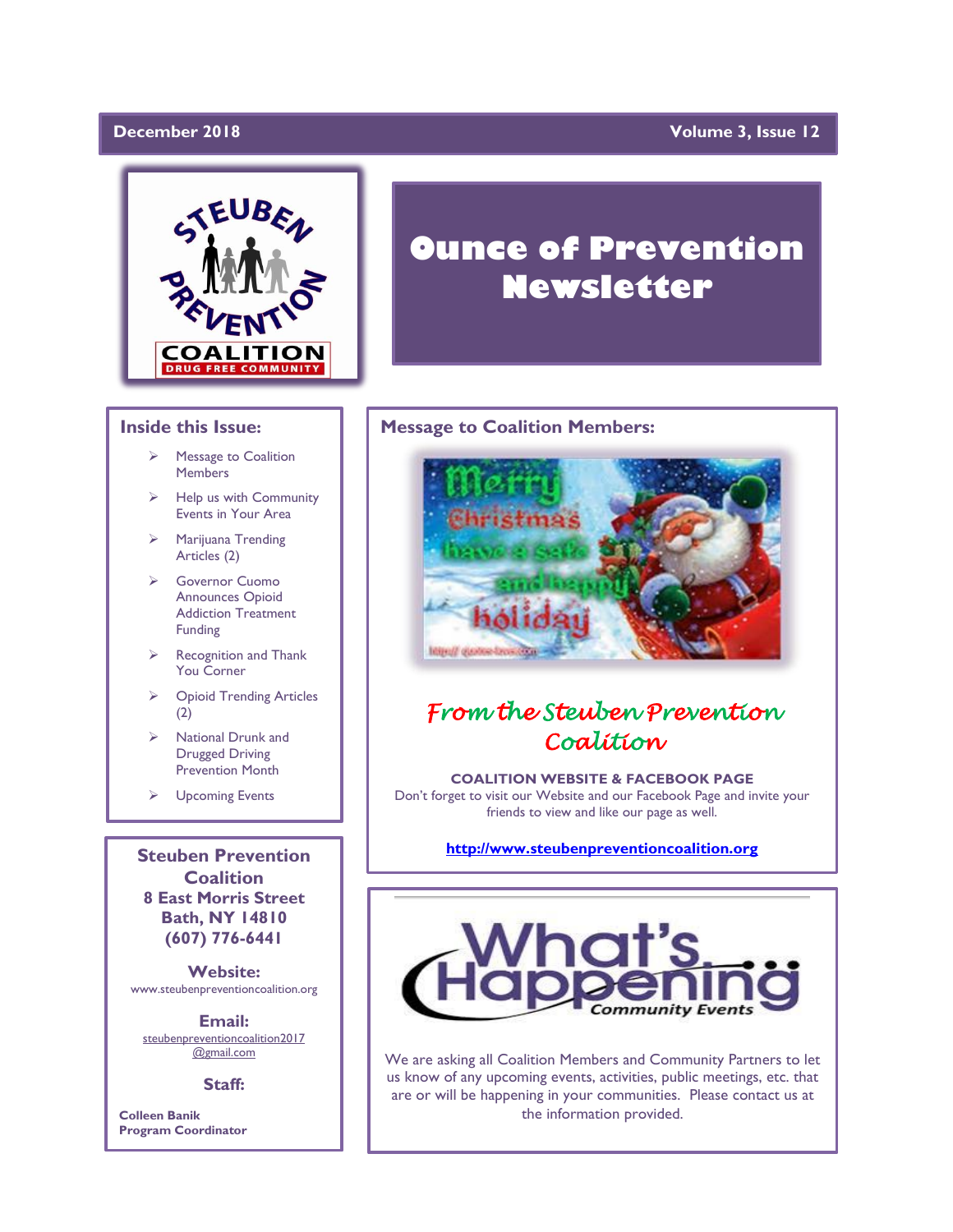### **December 2018 Page 2 Volume 3, Issue 12**

# **Cognition Improves When Adolescents Stop Using Marijuana**

A new study in the Journal of Clinical Psychiatry finds that verbal learning and memory improve when teenagers stop using marijuana.

[https://www.psychiatrist.com/JCP/art](https://www.psychiatrist.com/JCP/article/Pages/2018/v79/17m11977.aspx) [icle/Pages/2018/v79/17m11977.aspx](https://www.psychiatrist.com/JCP/article/Pages/2018/v79/17m11977.aspx)

# **Marijuana Sales Up in Colorado**

PUEBLO, Colo. - The amount of marijuana being consumed in Colorado continues to go up and provide a boon for the state's coffers, but the way people are consuming it is changing.

The Colorado Department of Revenue reported sales have exceeded \$1 billion this year, with tax revenue exceeding \$200 million.

The way people are ingesting marijuana is slowly changing. The report showed more people across Colorado are buying edibles and concentrate.

Daniel Martin, General Manager at Green Farms, a medicinal facility in Colorado Springs explains why someone might be leaning toward another option, "what you're getting out of edible is longer than what you'd get from smoking cannabis or doing a dab."

"Flower sales remain relatively consistent while edibles and concentrates continue to grow," the Department of Revenue report said. Edible sales increased by 13.8 percent and concentrate sales nearly doubled, increasing by 94.6 percent.

**[https://www.krdo.com/news/marijua](https://www.krdo.com/news/marijuana-sales-up-in-colorado-concentrate-sales-nearly-double/809713722) [na-sales-up-in-colorado](https://www.krdo.com/news/marijuana-sales-up-in-colorado-concentrate-sales-nearly-double/809713722)[concentrate-sales-nearly](https://www.krdo.com/news/marijuana-sales-up-in-colorado-concentrate-sales-nearly-double/809713722)[double/809713722](https://www.krdo.com/news/marijuana-sales-up-in-colorado-concentrate-sales-nearly-double/809713722)**

# **Governor Cuomo Announces More Than \$9M in Federal Funding Secured to Expand Opioid Addiction Treatment Services in NYS**

December 4, 2018

Governor Andrew M. Cuomo announced more than \$9 million in federal funding has been secured to expand opioid addiction treatment services across the state. This funding includes \$5.7 million to expand access to medication assisted treatment, \$2.1 million to develop new recovery centers in areas of high need, and over \$1.3 million for specialized treatment and recovery programs. These initiatives are being funded through the State Opioid Response Grant, which is administered by the Substance Abuse and Mental Health Services Administration.

"As the opioid epidemic continues to impact communities across the state, we are as committed as ever to expanding and enhancing programs that provide critical options for treatment," Governor Cuomo said. "We will continue to take aggressive action to combat this crisis and work to ensure these lifesaving services are available to any New Yorker who needs them."

"I have heard firsthand from countless families across the state who have felt the impact of addiction," said Lieutenant Governor Kathy Hochul, Co-Chair of the Heroin and Opioid Task Force. "This epidemic is claiming too many lives prematurely, and we refuse to sit on the sidelines and watch it continue. With this investment, New York is reinforcing our steadfast commitment to combat this crisis and help individuals on the road to recovery."

"This funding is crucial to our efforts to address addiction in communities throughout the state," New York State Office of Alcoholism and Substance Abuse Services (OASAS) Commissioner Arlene González-Sánchez said. "These projects will build on the nationleading work that we have already done here in New York, and result in more services, and more lives being saved."

To learn more about the initiative included in this funding:

[https://www.governor.ny.gov/news/governor-cuomo-announces-more-9-million](https://www.governor.ny.gov/news/governor-cuomo-announces-more-9-million-federal-funding-secured-expand-opioid-addiction)[federal-funding-secured-expand-opioid-addiction](https://www.governor.ny.gov/news/governor-cuomo-announces-more-9-million-federal-funding-secured-expand-opioid-addiction)

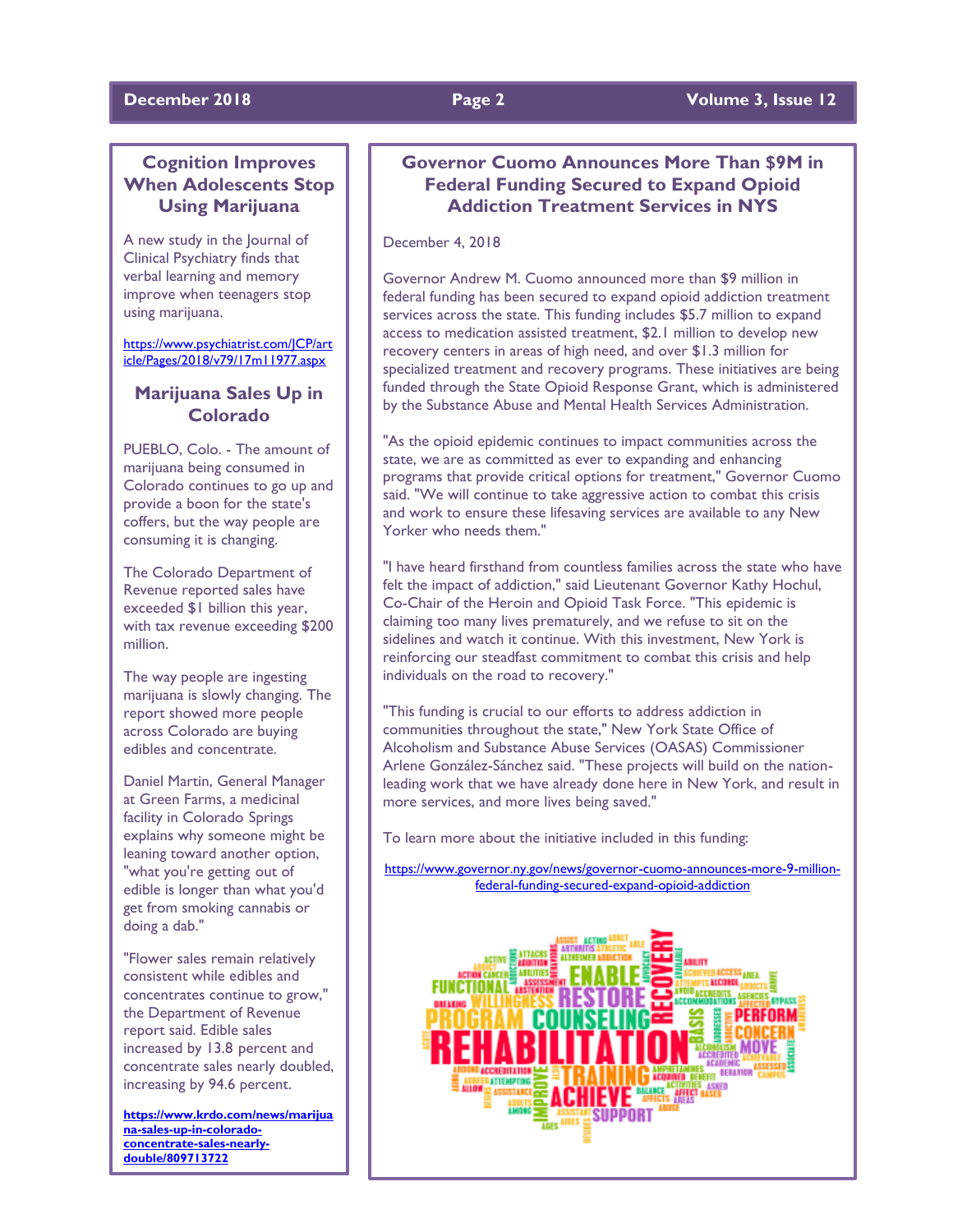# **December** 2018 **Page 3 Page 3 Page 12 Volume 3, Issue 12**

# **Recognition Corner**

The Steuben Prevention Coalition would like to thank the **Catholic Charities of Steuben's Wellness Committee** for the wonderful and fun Holiday Party held on December 4, 2018. What a great job organizing the food and activities.



We would also like to continue to recognize and thank the **Steuben County Legislature** and **Catholic Charities of Steuben** for assisting us in the months of non-funding through the Drug Free Communities Federal Grant Program. We still have a ways to go, but without the assistance of these two organizations we would not be able to continue the good work that has been accomplished through this "Community" Coalition.



A reminder during this holiday season to stay safe and be responsible.

# **More School Districts Provide Counseling for Students Affected by Family Opioid Use**

*Partnership for Drug Free Kids* December 6, 2018

A growing number of school districts nationwide are providing mental health counseling for students whose families are affected by opioid use, NPR reports.

In October, Congress authorized \$50 million annually for the next five years to fund mental health services to help school districts treat students who have experienced trauma because of the opioid crisis.

"Schools have more kids who cannot access the learning environment," said Sharon Hoover, Co-Director of The National Center for School Mental Health at the University of Maryland School of Medicine. Children are "suffering from family substance abuse and schools are feeling the burden."

[https://drugfree.org/learn/drug-and-alcohol-news/more-school-districts-provide-counseling](https://drugfree.org/learn/drug-and-alcohol-news/more-school-districts-provide-counseling-for-students-affected-by-family-opioid-use/?utm_source=pns&utm_medium=email&utm_campaign=more-school-districts-provide-counseling-for-students-affected-by-family-opioid-use)[for-students-affected-by-family-opioid](https://drugfree.org/learn/drug-and-alcohol-news/more-school-districts-provide-counseling-for-students-affected-by-family-opioid-use/?utm_source=pns&utm_medium=email&utm_campaign=more-school-districts-provide-counseling-for-students-affected-by-family-opioid-use)[use/?utm\\_source=pns&utm\\_medium=email&utm\\_campaign=more-school-districts-provide](https://drugfree.org/learn/drug-and-alcohol-news/more-school-districts-provide-counseling-for-students-affected-by-family-opioid-use/?utm_source=pns&utm_medium=email&utm_campaign=more-school-districts-provide-counseling-for-students-affected-by-family-opioid-use)[counseling-for-students-affected-by-family-opioid-use](https://drugfree.org/learn/drug-and-alcohol-news/more-school-districts-provide-counseling-for-students-affected-by-family-opioid-use/?utm_source=pns&utm_medium=email&utm_campaign=more-school-districts-provide-counseling-for-students-affected-by-family-opioid-use)

# **Study Highlights Risk of Combining Opioid Painkillers with Other Medications**

*Partnership for Drug Free Kids* December 13, 2018

A new study finds one-fourth of people who take prescription opioid painkillers for long periods are at risk of an overdose from unsafe combinations of prescription medication.

Researchers analyzed all prescriptions of controlled substances for almost 302,000 patients in Idaho in 2017. One-third of patients prescribed an opioid had taken the drug for more than 90 days without a break of at least a week. Almost one-fourth of people using prescription opioids for long periods were also prescribed a benzodiazepine or other central nervous system depressant, HealthDay reports. This combination puts patients at risk of an overdose.

The study found 44 percent of these overlapping prescriptions were written by more than one prescriber. The findings were presented at a meeting of the American Society for Health-System Pharmacists.

"Patients with chronic pain are often under the care of several different physicians to manage their different disease states," researcher Catherine Oliphant, a professor of pharmacy practice at Idaho State, said in a news release. "This co-management can lead to patients receiving unintentional prescription combinations that put them at higher risk for an opioid overdose."

[https://drugfree.org/learn/drug-and-alcohol-news/study-highlights-risk-of-combining-opioid](https://drugfree.org/learn/drug-and-alcohol-news/study-highlights-risk-of-combining-opioid-painkillers-with-other-medications/)[painkillers-with-other-medications/](https://drugfree.org/learn/drug-and-alcohol-news/study-highlights-risk-of-combining-opioid-painkillers-with-other-medications/)